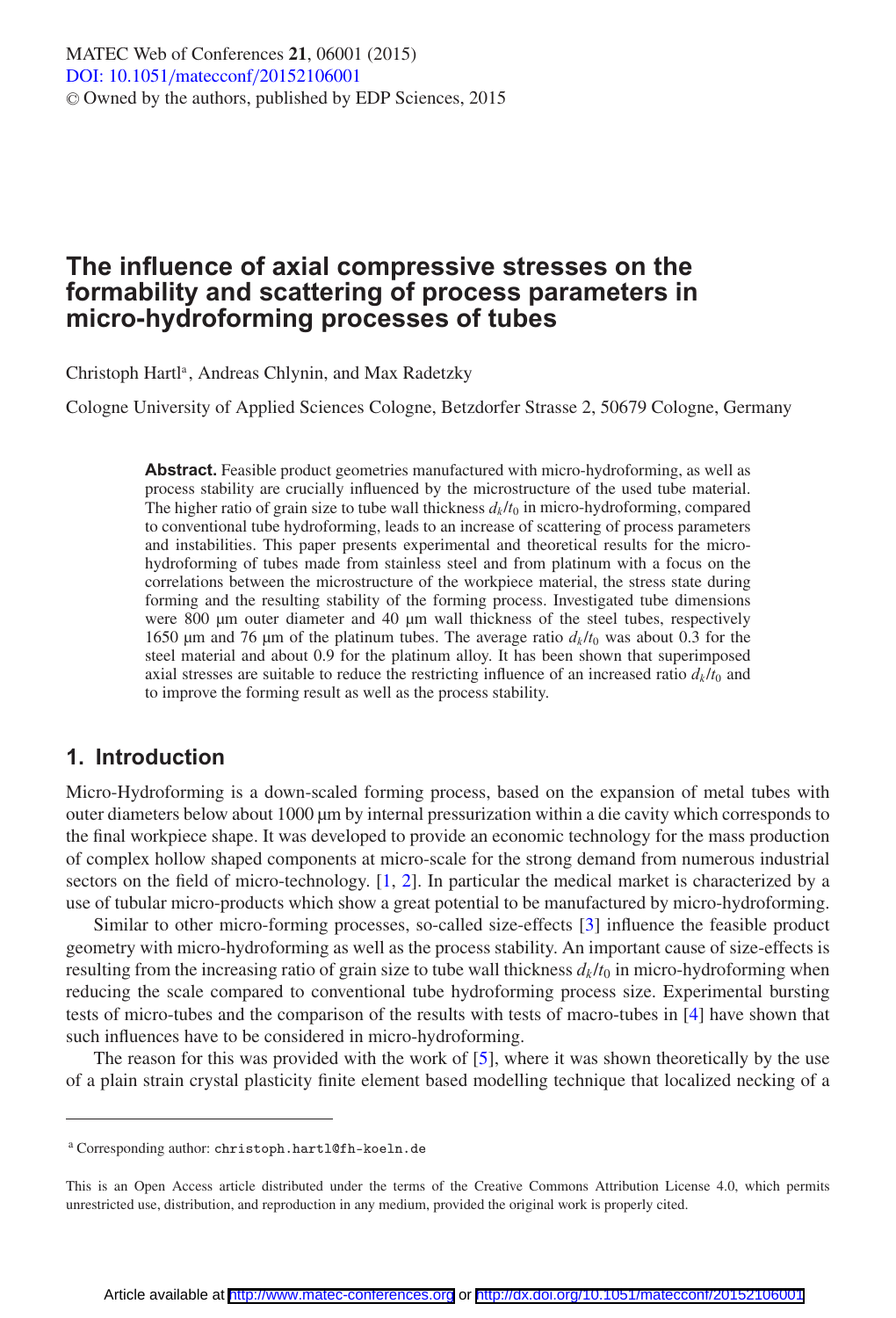#### MATEC Web of Conferences



Figure 1. Micro-Hydroforming machine system [\[1](#page-6-0), [8](#page-6-5)].

micro-tube wall is related to the angle between the crystal slip systems and the hoop stress direction. Consequently, as a result of the small number of grains in tube wall direction, necking and following bursting progresses faster in the expansion of micro-tubes than in macro-tubes which can be regarded as a homogeneous continuum due to their larger number of grains.

For conventional hydroforming it has already been identified that a superimposed axial compressive force improves the formability of the tube metal [\[6\]](#page-6-6). This measure reduces the occurrence of instabilities due to necking at an early stage of the process in so far as no other instabilities ensues, caused by an excessive axial force such as wrinkling or buckling of the tube [\[6](#page-6-6)]. A first experimental application of axial forces in micro-hydroforming have been already presented by [\[7](#page-6-7)] with the objective to investigate suitable sealing systems for the forming of tubes with an outer diameter of 1000 µm. However, until now no systematic research has been published concerning the influences of superimposed axial forces on the formability for micro-hydroforming processes.

The present paper summarizes experimental results for the micro-hydroforming of tubes made from stainless steel AISI 304 [\[4](#page-6-3)] and from the platinum alloy PtIr10 [\[8](#page-6-5)], in conjunction with their analysis with the aid of finite element simulations (FEA). Special focus is on the correlations between the microstructure of the workpiece material, the stress state during forming with and without the application of superimposed axial forces and the resulting stability of the forming process.

### **2. Experimental set-up**

The micro-hydroforming machine system shown in Fig. 1 was used to conduct the experimental work [\[1\]](#page-6-0). It is applicable for the micro-hydroforming of components with cross section dimensions between about 200 µm and 2000 µm and is equipped with a spindle driven pressure intensifier which enables to apply an internal pressure  $p_i$  of up to 400 MPa. The machine system is provided with three axes for a translatory movement of tool elements: Two linear actuators with spindle gears with a maximum force  $F_a$  of 800 N, and one hydraulic driven actuator with a maximum force  $F_c$  of 20 kN. The machine is equipped with a flexible control system based on a conventional programmable logic controller system.

The starting tubes used for the experiments were provided in annealed condition with the measured dimensions and mechanical specifications determined by tensile tests of the tubular material as listed in Table 1. To expand the micro-tubes made from AISI 304, the tube ends were clamped without a possible axial movement and pressurized with increasing  $p_i$ , until instability due to necking and subsequent bursting occurred, as described in [\[4](#page-6-3)].

The experimental results for the tubes made from PtIr10 are an outcome of a feasibility study, documented in [\[8\]](#page-6-5), where from a total number of approximately 300 experimental trials those tests were analysed which showed failures due to necking and bursting of the tube wall. Two types of load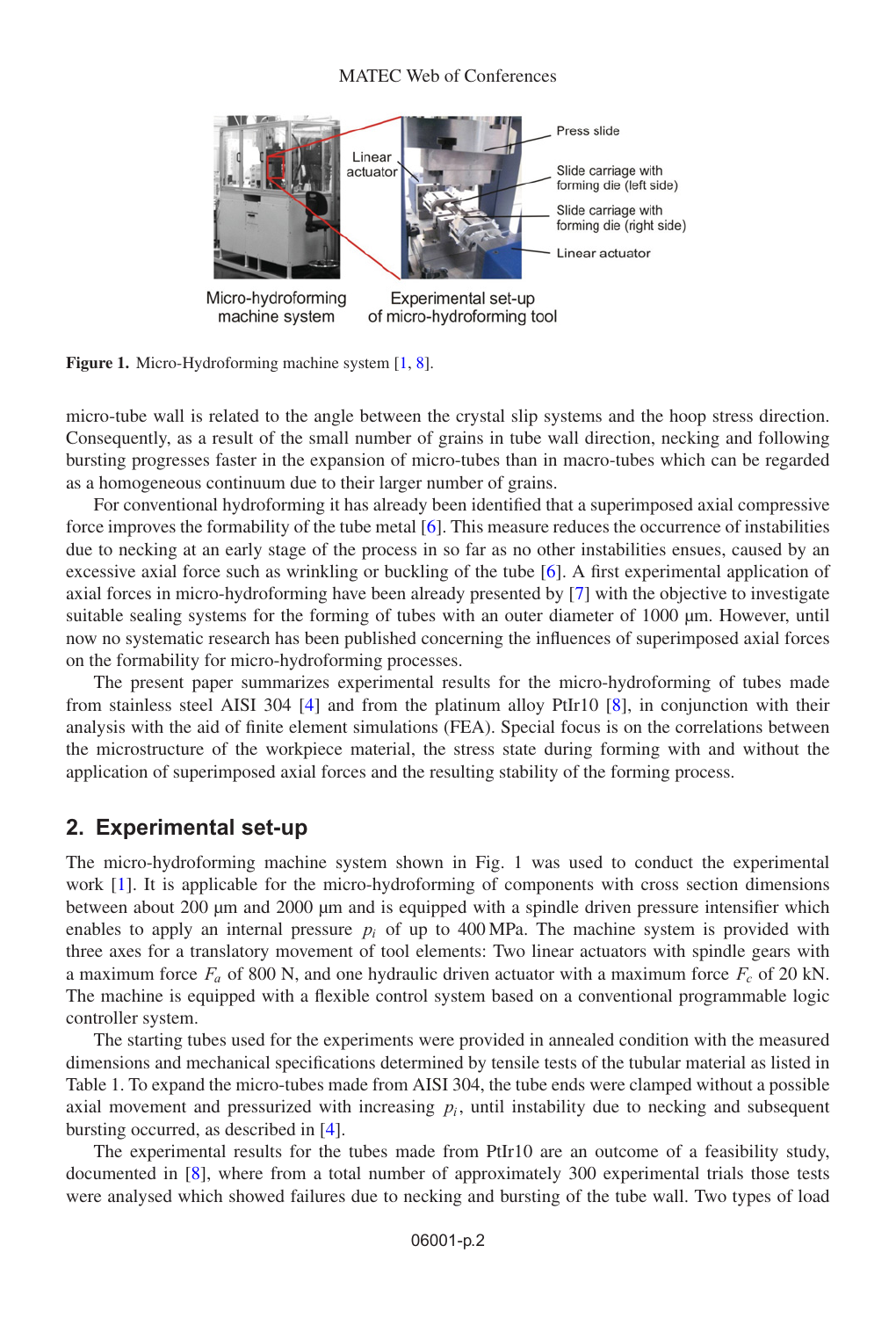#### ICNFT 2015

|                                              | Stainless steel<br>tubes | Platinium<br>tubes |
|----------------------------------------------|--------------------------|--------------------|
| Material                                     | <b>AISI 304</b>          | PtIr10             |
| Initial yield stress $\sigma_{\rm Y0}$ (MPa) | 329                      | 250                |
| Tensile strength $\sigma_{UTS}$ (MPa)        | 699                      | 346                |
| Tube outer diameter $d_0$ (µm)               | 799                      | 1651               |
| Tube wall thickness $t_0$ ( $\mu$ m)         | 39                       | 76                 |
| Tube length $l_0$ (mm)                       |                          |                    |

<span id="page-2-0"></span>**Table 1.** Material properties and dimensions of the hydroformed micro-tubes.



**Figure 2.** Load paths for platinum tube expansion (a) starting tube, b) hydroformed component, c) left tool half, d) right tool half, e) inlet for pressurizing medium).

paths were applied to these tubes: the first type with only the internal pressure  $p_i$  as a forming load for the expansion, with the tube ends clamped by the sealing system, and a second with expansion by  $p_i$ and a superimposed axial compressive force  $F_a$ , caused by an axial stroke  $u_z$  of the left half of the tools. Figure [2](#page-2-0) shows the schematic tool set-up and applied load paths.

#### **3. Modelling of finite element simulations**

To support the analysis of the experimental results, FE-models of the hydroforming tests were developed, based on a two dimensional, axisymmetric approach. The software ABAQUS with an explicit algorithm was applied to compute the finite element based simulation model which consisted of about 400 elements. 4-node, linear, axisymmetric elements of the type CAX4R were used. The symmetry of the forming process enabled to simplify the model and to calculate merely one halve of the formed component. Furthermore, the part of the tube end located in the tool area where the die cavity dimension corresponds to the outer tube diameter was not included in the model. In this area no notable change in the wall thickness was measured at the experimentally formed components. Hence, material movement and relative movement between the outer surface of the tube end and the tool surface in this area were negligible in the present case. The internal pressure  $p_i$  was applied as a normal stress to the inner surface of the tube model and the axial stroke  $u<sub>z</sub>$  was implemented by an according displacement of the outer element nodes in the sectional plane of the model as depicted in Fig. 3a. For the simulations without axial compression force, an axial stroke of  $u<sub>z</sub> = 0$  was applied.

Homogenous and isotropic elastic-plastic material behaviour with strain hardening was applied in order to establish the ideal forming process without size-effects, according to the material properties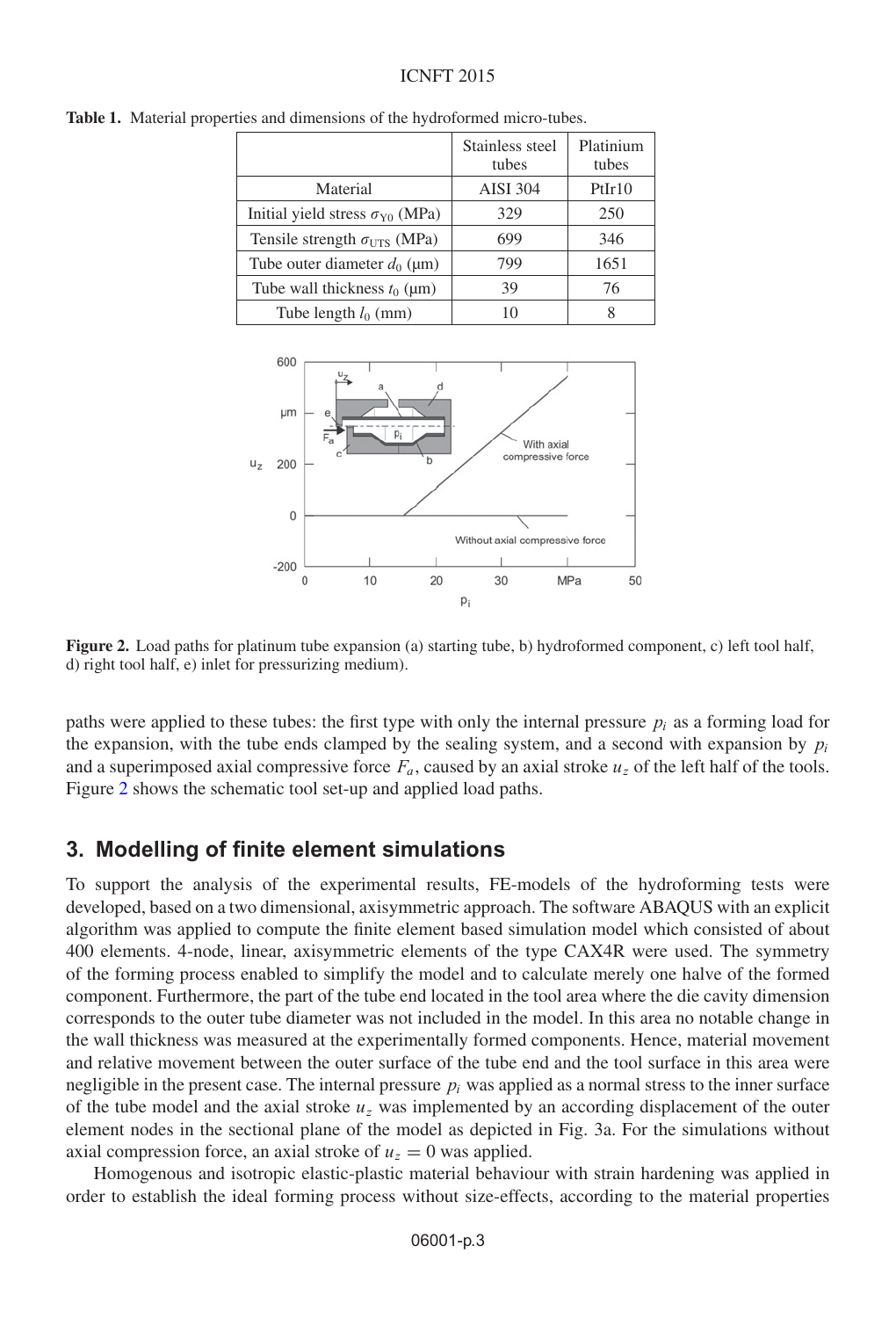#### MATEC Web of Conferences



**Figure 3.** FE-modelling, a) diagram of the model for FE-simulations, b) approximated yield curves of the investigated materials with yield stress  $\sigma_Y$  versus plastic equivalent strain  $\varepsilon_v$ .



**Figure 4.** Microstructure of the workpiece materials, a) stainless steel tube (AISI 304), b) platinum tube (PtIr10).

presented in Table 1 and with the yield curves as provided by [\[9](#page-6-8)] (Fig. 3b). Upsetting tests of cylindrical specimens were conducted to determine the yield curves.

# **4. Results**

The microstructure of the starting tubes was analysed (Fig. 4) and an average grain size  $d_k$  of 12  $\mu$ m for the stainless steel tube material and 68 µm for the platinum tube material was determined. This results in grain size to wall thickness ratios  $d_k/t_0$  of 0.3 and 0.9 respectively. In both cases the grains were equally shaped and randomly orientated without a visible texture. The number of single grains with  $d_k/t_0 \approx 1$ was considerably higher for the platinum tubes compared to the workpieces made from stainless steel.

For both types of tubes, the expansion under the applied loads was calculated with the simulation model described before. Figure 5 shows the acting internal pressure  $p_i$  versus the radial expansion  $r<sub>x</sub>$  of the tube wall at the maximum point of expansion. Furthermore, the experimentally measured internal pressures for the occurrence of a failure were collected and marked in these diagrams. For the experiments with the stainless steel micro-tubes, measurement data for  $r<sub>x</sub>$  were derived from the analysed average expansion diameter at bursting [\[4\]](#page-6-3) and considered in Fig. 5a. The positions of the failure cases along the simulated  $p_i$ - $r_x$ -curve for the platinum tubes (Fig. 5b) were obtained by projecting the experimentally measured internal pressures at bursting to this curve.

The expansion tests of the stainless steel tubes delivered a scattering of the internal pressure for the occurrence of bursting between 55.7 and 57.4 MPa which corresponds to a standard deviation of 0.55 MPa. A considerably higher scattering was determined for the experiments with the platinum tubes. In particular for those, which were formed without superimposed axial force. For these tests, the lowest value of bursting pressure was determined with 11 MPa, and the highest with 39 MPa. The bursting pressures for the trials with axial compressive force were between 32 and 38.9 MPa. The resulting standard deviations are 9.4 MPa and 2.2 MPa respectively. It is evident in Fig. 5b that for the forming of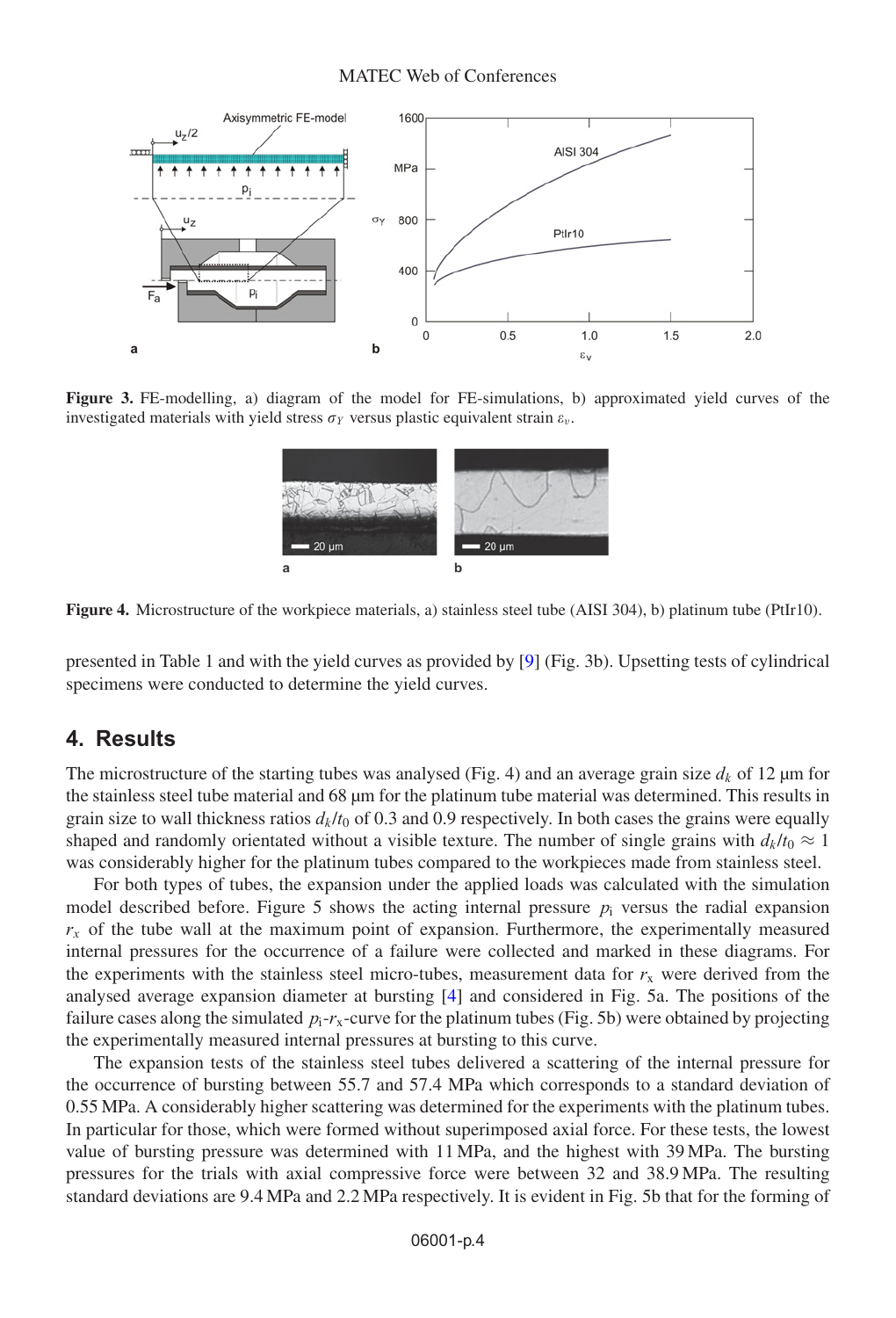

**Figure 5.** Pressure-expansion curves derived from simulations and experimentally determined bursting pressures, a) stainless steel tube (AISI 304), b) platinum tube (PtIr10).



**Figure 6.** Simulation results of stress-ratio  $\sigma_z/\sigma_\theta$  versus radial expansion  $r_x$ .

the platinum tubes without axial compressive force a considerable number of failures took place before the tubes started to expand. In the cases of the forming of stainless tubes with smaller ratio of grain size to wall thickness and the forming of the platinum tubes with superimposed axial compressive force, failures appeared only at higher internal pressures, when a noticeable expansion took place. The average maximum expansion diameter of the platinum tubes could be increased from about 1800  $\mu$ m without superimposed axial force to about  $1970 \mu m$  with applying an axial force.

It can be assumed that the premature bursting before the theoretical yield start of the expanded tubes made from PtIr10 was caused by the effect described in [\[5\]](#page-6-4) which results from a comparatively large ratio of material grain size to wall thickness  $d_k/t_0$ . In cases where single huge grains are oriented with their crystal slip systems to the hoop stress direction in such a way that the resulting shear stress to move the lattice planes against each other is smaller than the respective shear stress of adjacent grains, local necking and subsequent bursting occur earlier in comparison with homogenous macro-tubes with a larger number of grains. Figure 6 presents the development of the ratio of axial stresses  $\sigma_z$  to hoop stresses  $\sigma_{\theta}$  in the tube wall at the point of maximum expansion during the forming. It can be seen from this figure that the load paths applied to the tubes made from stainless steel and platinum, which do not provide a superimposed axial force, result in a stress ratio  $\sigma_z / \sigma_\theta > 0$  along the overall forming process. In contrast to this, a superimposed axial compressive force is resulting in a stress ratio  $\sigma_z/\sigma_\theta < 0$  at the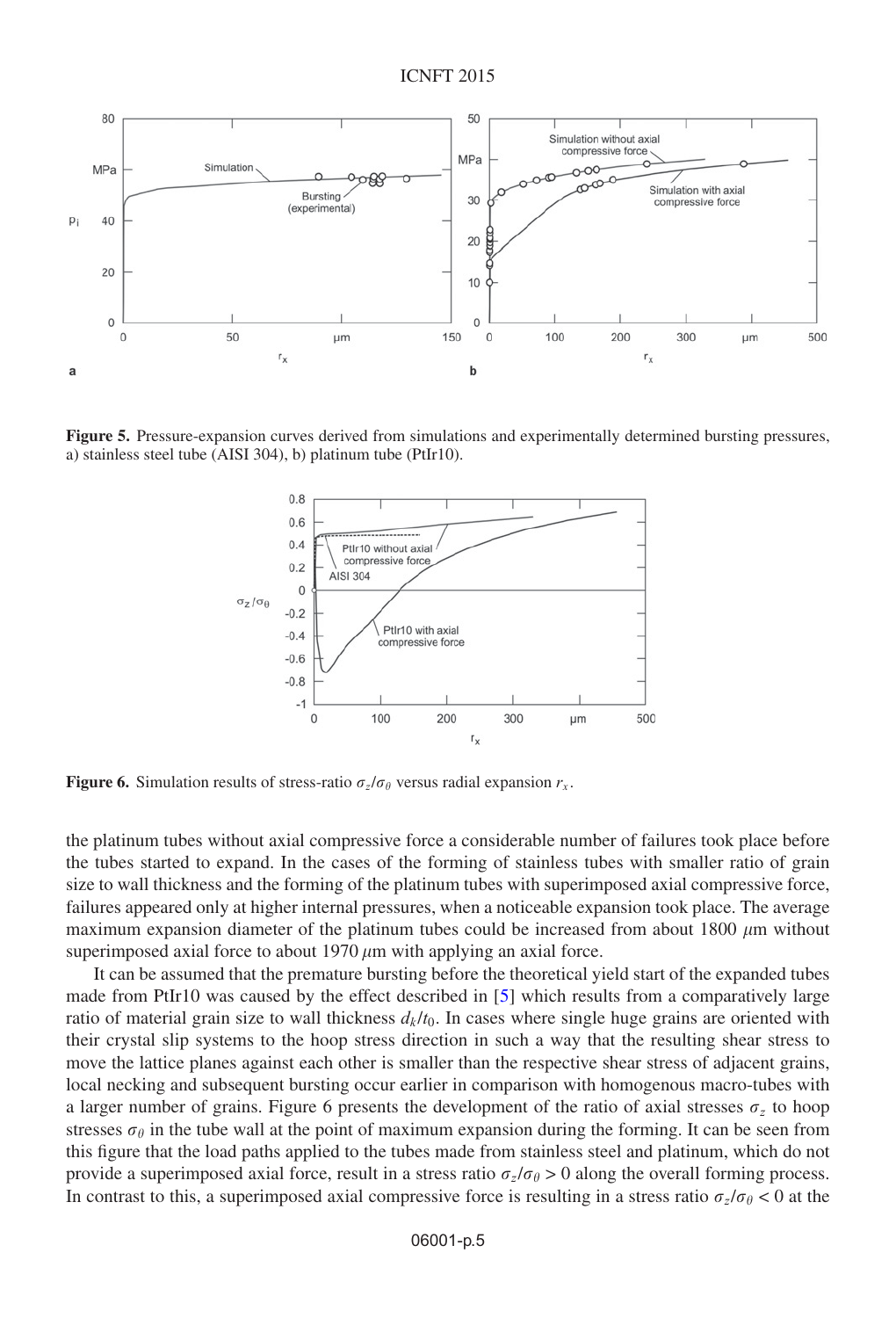

**Figure 7.** Coefficient of variation  $V_c$  versus grain size to wall thickness ratio  $d_k/t_0$  for the investigated failure cases in micro-tube hydroforming expansions.

first stage of the process, which change at a radial expansion  $r_x$  of about 130 µm to  $\sigma_z/\sigma_\theta > 0$  at the last stage (Fig. 6). This is resulting from the fact that at this point the amount of axial tensile stress, caused by the internal pressurization, is exceeding the amount of axial compressive stress, initiated by the superimposed axial compressive force.

The comparison of the development of the simulated stress states in Fig. 6 with the experimental occurrence of failures in Fig. 5 shows that in the case of a superimposed axial compressive force, failures appeared only after the point where the resulting stress ratio  $\sigma_z/\sigma_\theta$  within the tube wall changed from negative to positive values. The fact that size-effects due to the large ratio of grain size to tube wall thickness increase the danger of premature necking and bursting, and that none of these failures was determined for the investigated samples within the area of  $\sigma_z/\sigma_\theta < 0$ , leads to the recommendation that a superimposed axial compressive force should be applied in micro-hydroforming of a maximum feasible amount within the limits of wrinkling and buckling of the tube wall. Figure 7 summarizes the results by comparing the coefficient of variation resulting from the standard deviation and average value of the determined internal pressures at occurrence of failures. It is obvious from this figure that small ratios of grain size to tube wall thickness and the application of superimposed axial forces contribute to a higher process stability and reduced scattering.

### **5. Conclusions**

In this work, investigations about the the occurrence of failures caused by localised necking and following bursting in micro-hydroforming of tubes made from stainless steel and platinum is presented. Load paths for the hydroforming of the specimens were applied taking into account both forming with and without a superimposed axial compression force. In both cases, the measured values of the internal pressures in the event of instabilities showed a distinct scattering, with however a reduced deviation between the individual test results for the hydroforming with a superimposed axial force. Furthermore, the application of an axial compression force avoided the premature bursting of the formed tubes below the theoretical yield limit, which was detected for a considerable number of the expansion tests without axial force. Additionally, the feasible expansion diameter was increased. With the aid of finite element simulations it was found that, within the frame of the investigated process parameters and number of specimens, no failures occurred as long as axial compressive stresses were acting within the formed tube wall. An analysis of the microstructure of the tube material used showed an increasing scattering with increasing ratio of grain size to tube wall thickness. It was concluded that the scattering of the measured